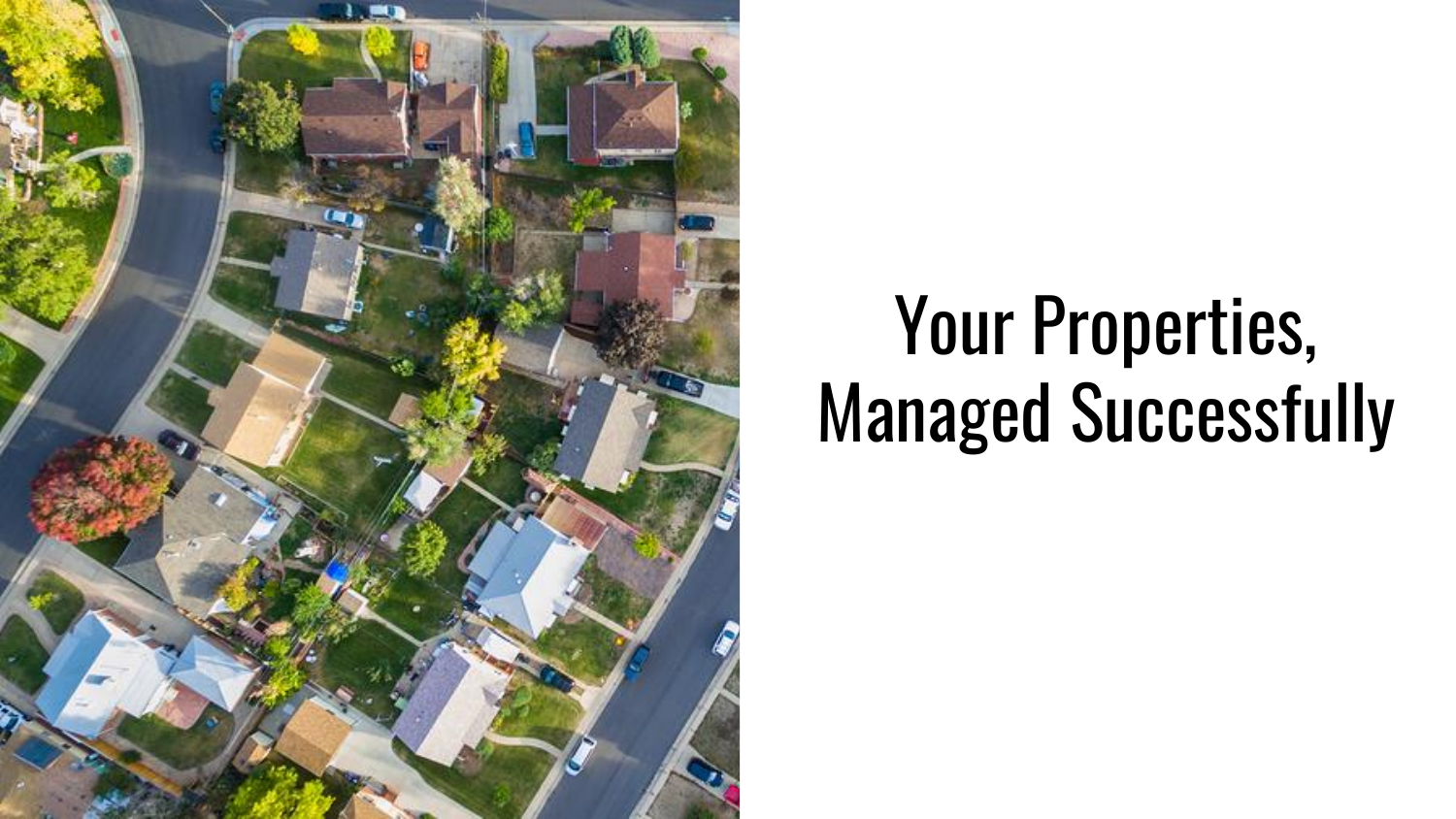## **Your investments are in good hands!**

We are pleased to provide you with industry leading tools that help us manage your properties. The right tools mean higher occupancy rates, quality tenants, and a more profitable investment.

Our management team is pleased provide clients with an Owner Portal, Tenant Portal, Enhanced Tenant Communication, Advanced Marketing tools and thorough Tenant Screening.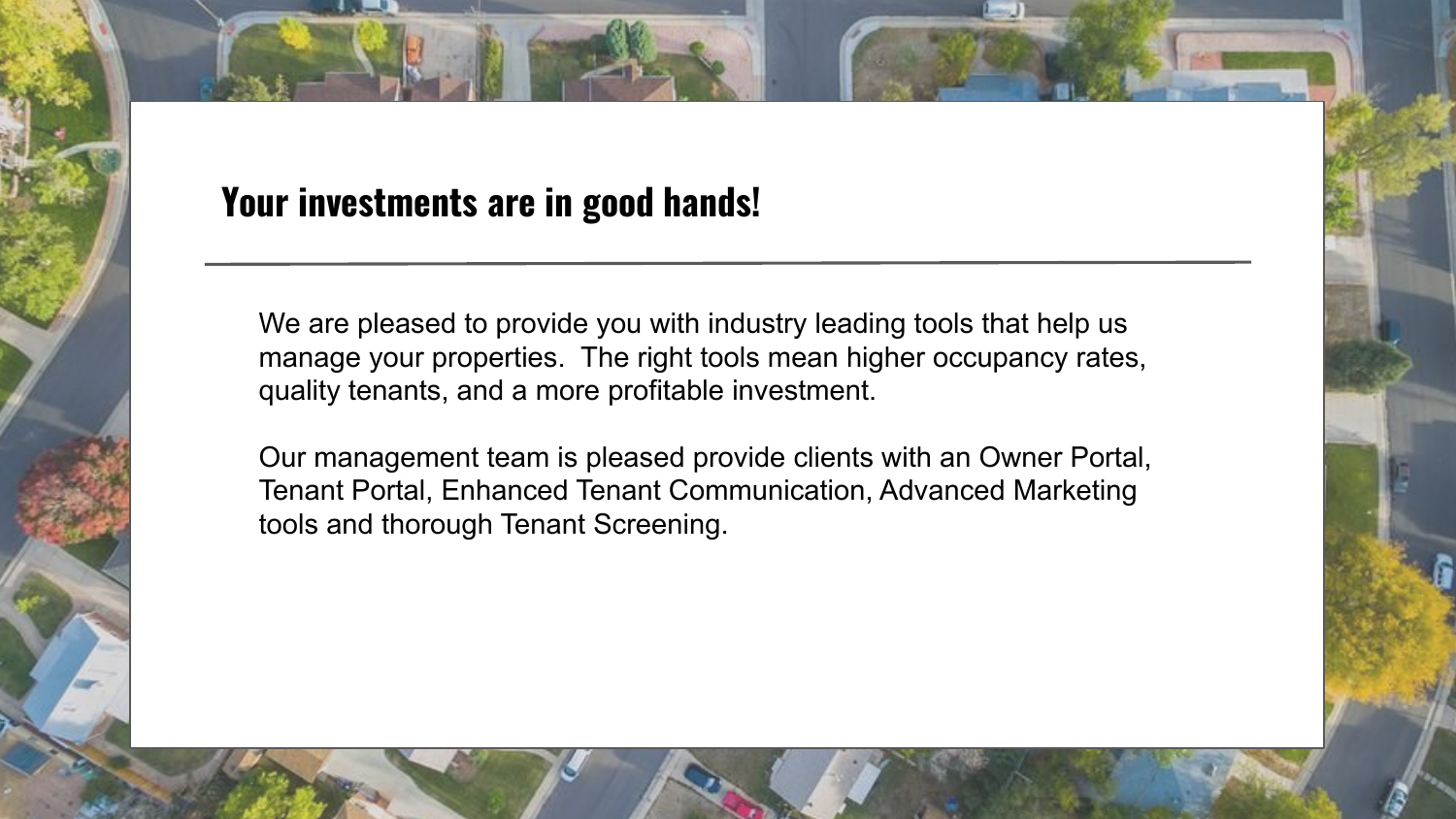# **Connect with your properties through your Owner Portal.**

The Owner Portal is one of the unique features offered by our management software, and allows us to provide you with the best and most convenient way to stay up to date on your properties' performance.

- **Occupancy Rates**
- **Lease Expirations**
- **Future Move-Ins**
- **Vacancy Details**
- **Transaction History**
- **Financial Reports**
- **Maintenance Activity**
- **Property Files & Documents**
- **Transaction Attachments**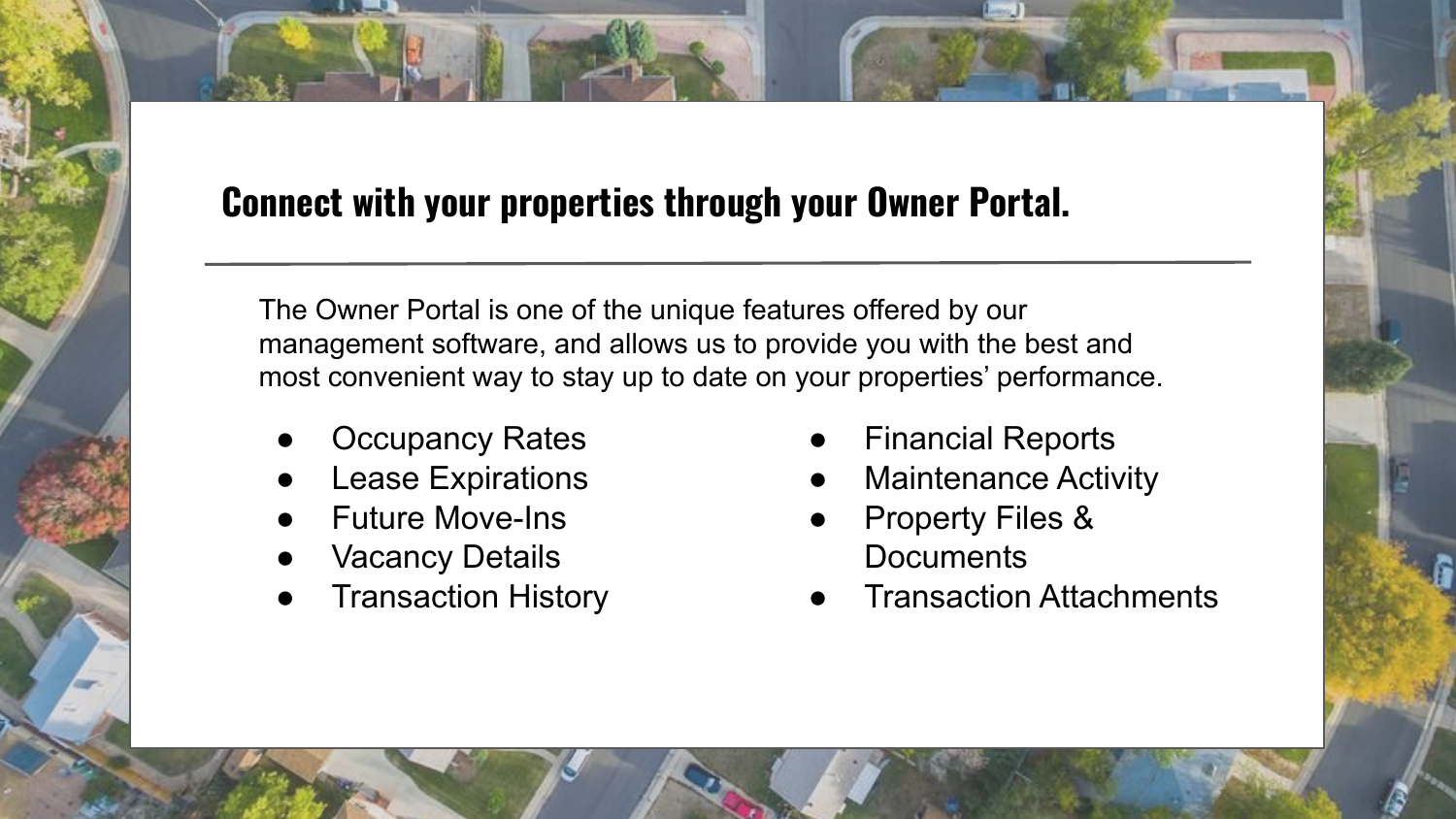### **How to Access the Owner Portal?**

The Owner Portal can be accessed [through this link](https://secure.rentecdirect.com/powners/login.php) from any computer, or via your smartphone or tablet through the Owner Connect mobile app. We'll issue you a unique username and password when you're ready.

- **[Download Owner Connect for Android](https://play.google.com/store/apps/details?id=com.rentecdirect.ownerapp&hl=en)**
- **[Download Owner Connect for Apple](https://itunes.apple.com/us/app/owner-connect-by-rentec-direct/id1302216434?mt=8)**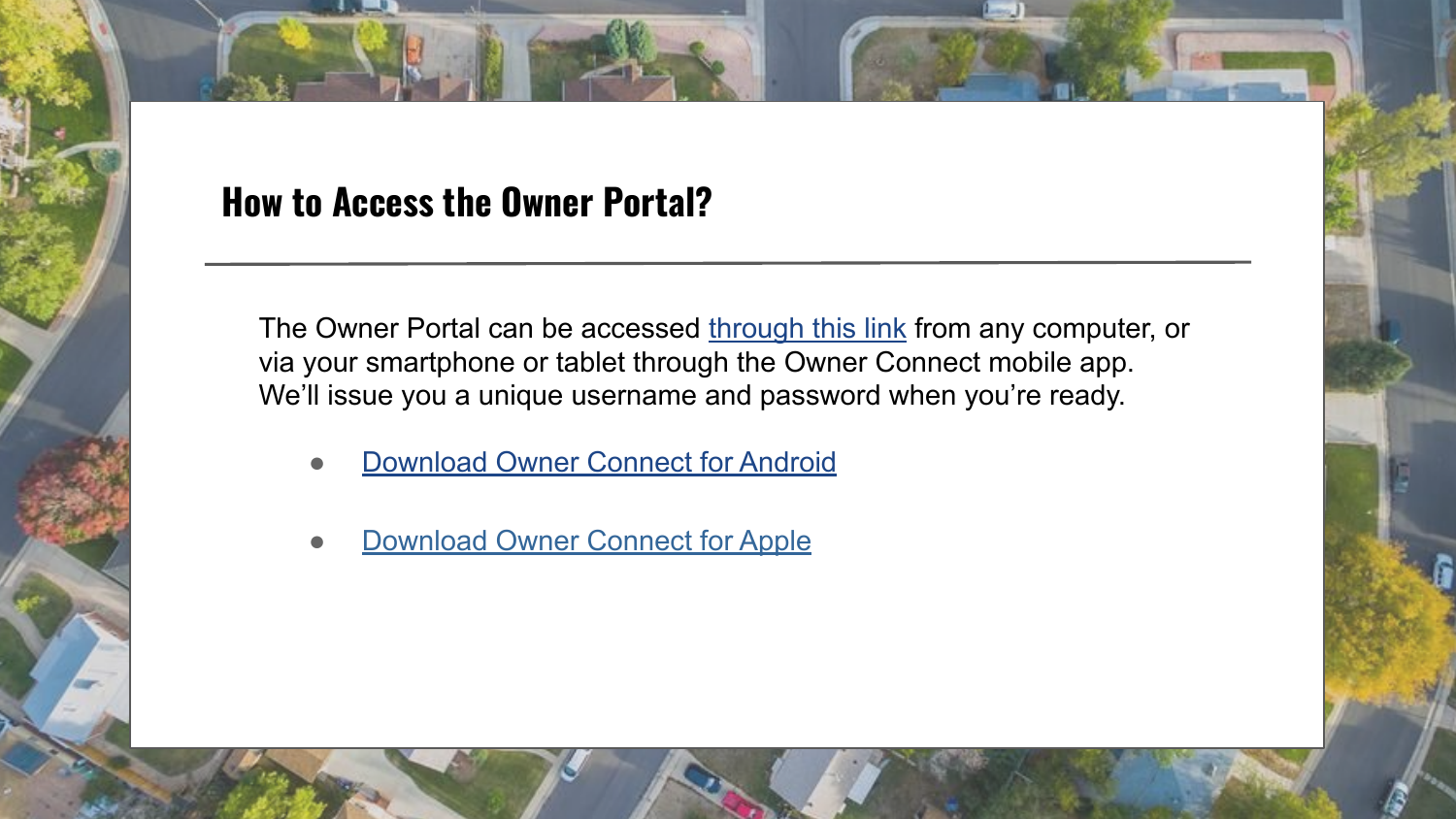# Owner Connect by Rentec Direct available in the Apple App Store and Google Play Store





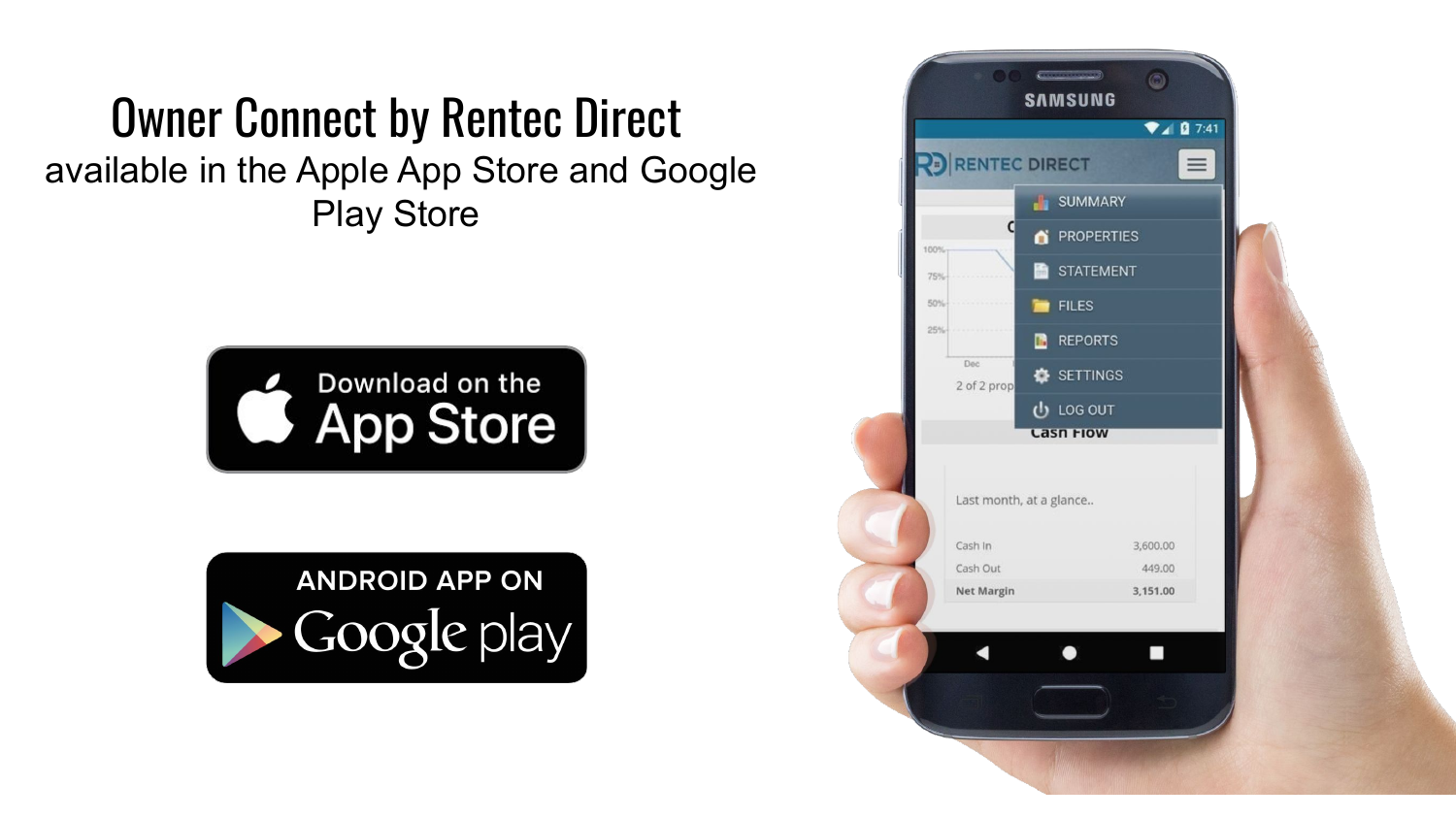## **Your Properties With Qualified Tenants**

Through our management software, we offer online marketing of your rental, reaching the widest audience possible in a matter of minutes. Our electronic rental application allows applicants easy access for applying to rent.

Once we receive a rental application, we are able to pull instant detailed background reports on the applicants who desire renting your home, assuring you the most qualified tenants.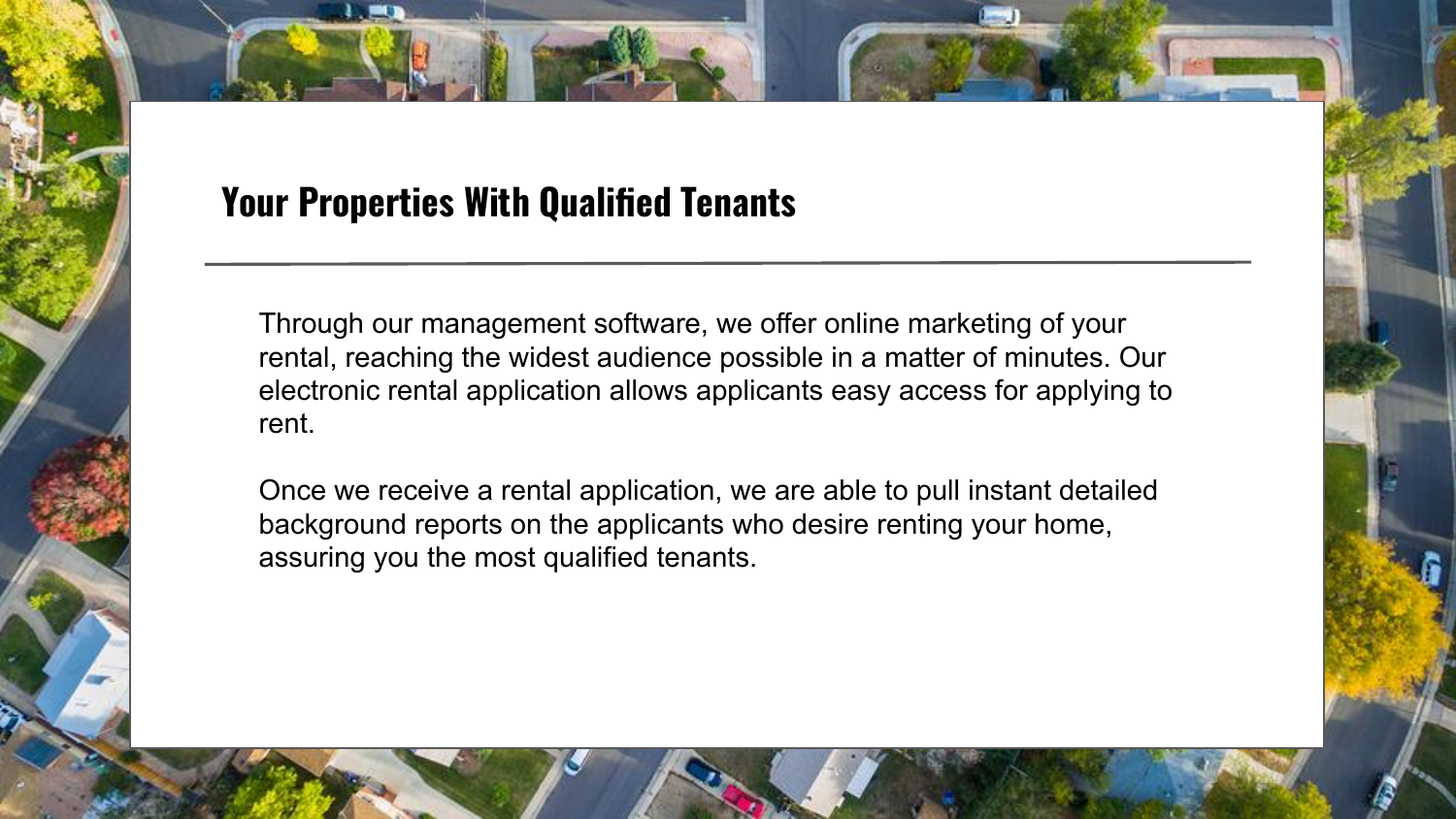## **Your Tenants Are Managed Professionally**

We strive to manage your Tenants efficiently by utilizing the best in property management communication tools.

Automated emails notify tenants of new rent charges, remind them of delinquencies and update tenants on completed maintenance requests. Additionally, the Tenant Portal provides your tenants a mobile means to easily access to their accounting details, submit maintenance requests, purchase Renter's Insurance and pay their rent electronically.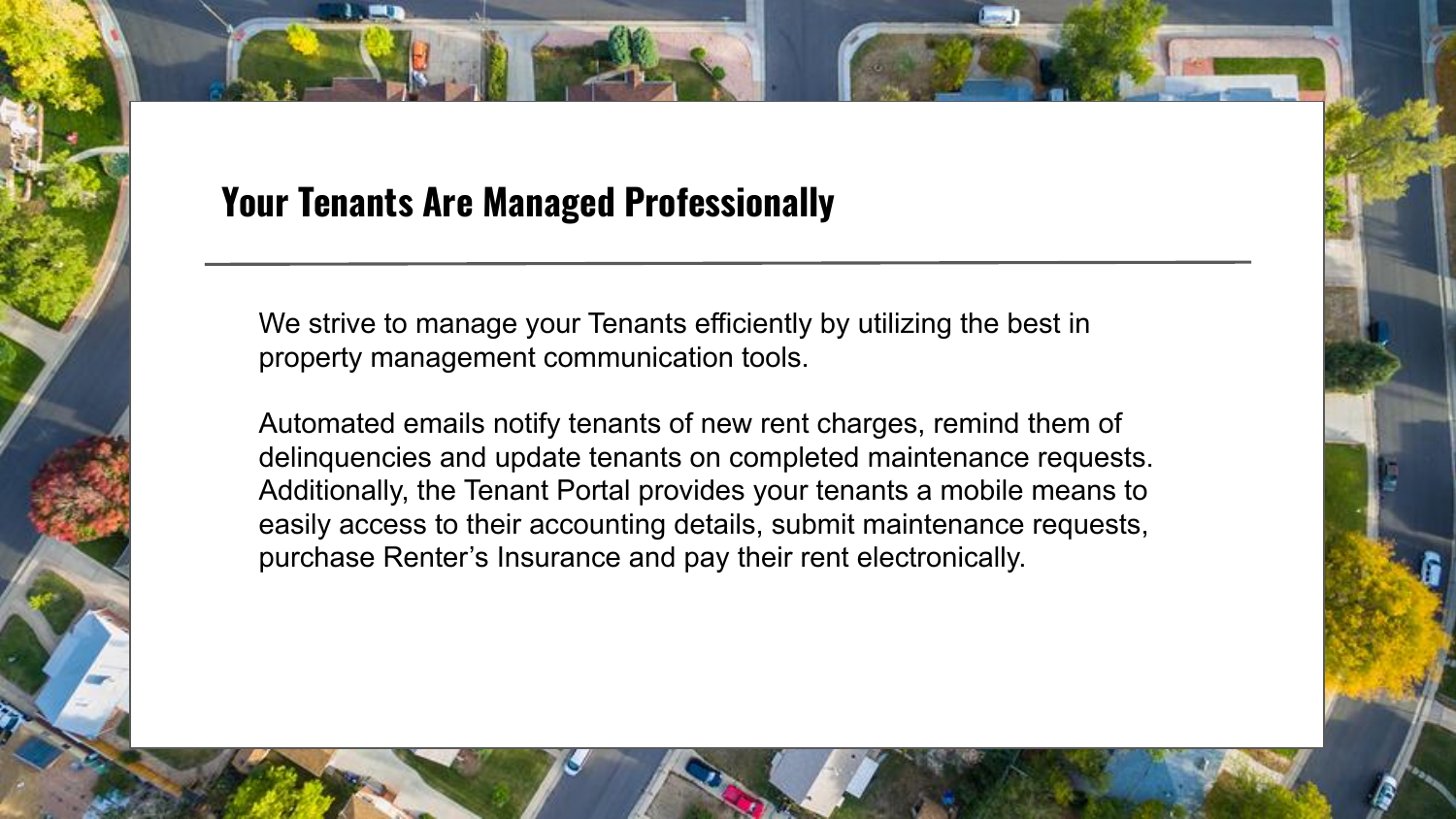# **Your monthly proceeds delivered electronically**

We offer electronic rent payment options for your tenants and in turn, your monthly proceeds can be sent via ACH (automatic bank transfer) and will automatically show up in your bank account. That means no checks in the mail or waiting in bank lines to make a deposit!

Setup is hassle-free! Simply provide us your routing & account numbers and we'll take care of the rest.